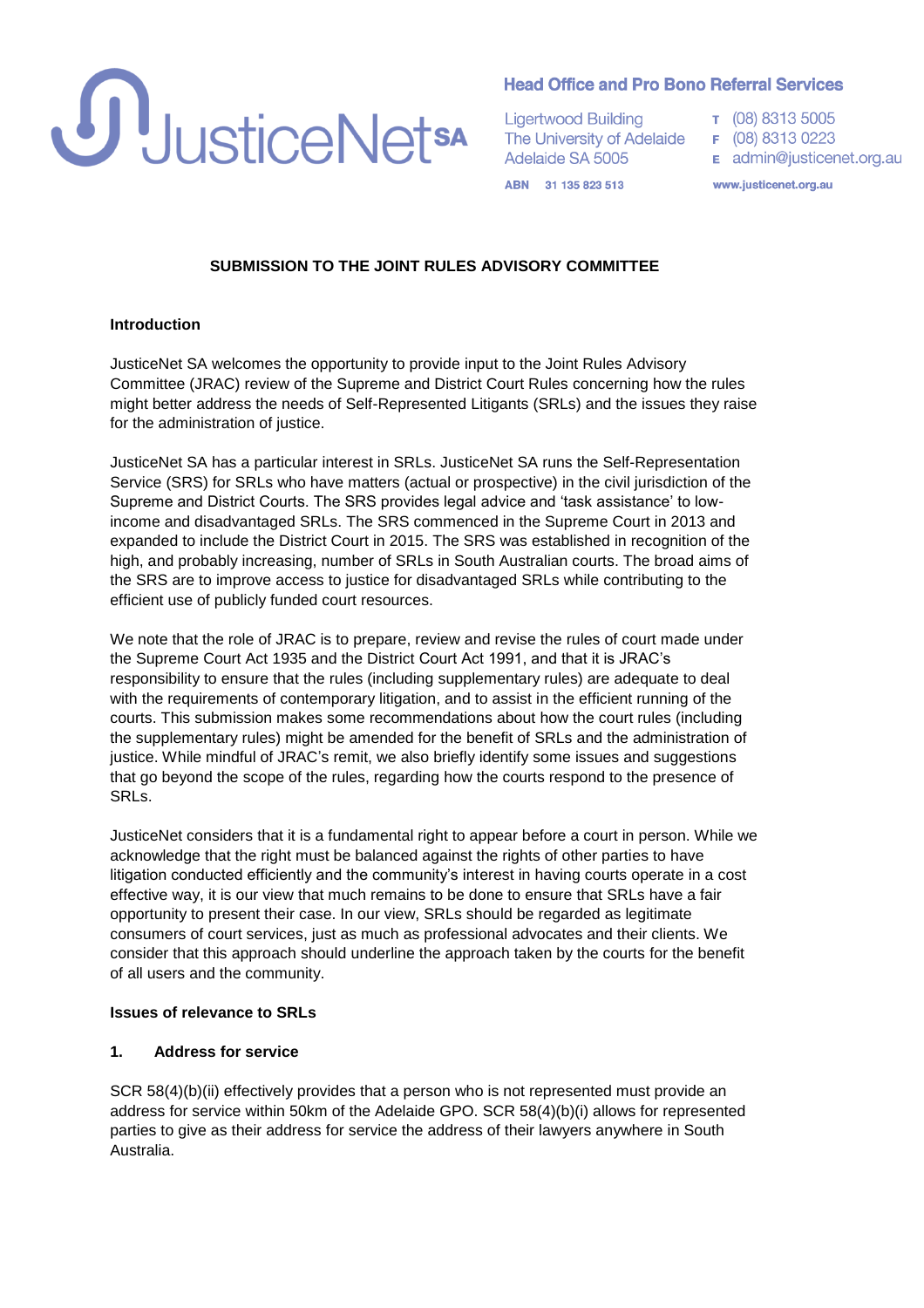

We are unsure why the rule exists but on its face SCR 58(4)(b)(ii) appears onerous and unfair by treating SRLs who live in rural / regional South Australia differently to represented parties. However, we understand that non-compliance with the rule is not grounds for the registry to refuse to accept a Notice of Appearance for filing. We are also unaware of any case law in which non-compliance with SCR 58(4)(b)(ii) has been raised.

Nonetheless, the presence of SCR 58(4)(b)(ii) has the potential to cause confusion and inconvenience for SRLs and even lawyers. The SRS was recently asked by a Community Legal Centre (CLC) in rural South Australia whether the SRS could accept service for a party to District Court proceedings. The CLC was providing minor assistance to the party but could not act for them, and could not, therefore, accept service.

We note that the Victorian Supreme Court (General Civil Procedure) Rules 2015 (VSCR) at r 6.06 provide that an unrepresented plaintiff's address for service is *"the plaintiff's address in Victoria indorsed on the originating process."* Similarly, the address for service for defendants is *"where the defendant appears in person, the address of the defendant in Victoria stated in the notice of appearance"*, r 8.06.

## *Recommendation*

SCR 58(4)(b)(ii) should be amended to remove the requirement for an address for service within 50km of the Adelaide GPO.

# **2. Filing of documents**

Parties who live outside Adelaide are not required to use the services of a town agent to file documents in the Adelaide registry. We understand that it is not uncommon for parties to file by post. Alternatively, court documents can be lodged at a country court. (There is currently limited provision for electronic filing of certain documents, such as urgent applications to chambers and so on).

However, SRLs in rural or regional SA can experience difficulties filing documents. There is little if any guidance for SRLs in the court rules or court website as to how documents can be filed. SRLs in rural /regional areas sometimes file documents by delivering them to the country courts. We understand that country courts do not stamp documents for filing but rather forward them to the registry in Adelaide. If the document is rejected under supplementary rule 46(5) for example, then the document is sent back to the SRL by ordinarily post. This may take in excess of a week given current postal delivery times. Even where documents are compliant, and accepted for filing, the time for documents to be filed in this way means that SRLs may have difficulty meeting court imposed deadlines. We also note that country court opening hours range widely as most are circuit courts only.

# *Recommendations:*

 That consideration be given to how to make it easier for SRLs to deliver documents to the court for filing. In any event, when e-filing is introduced it should be available to SRLs;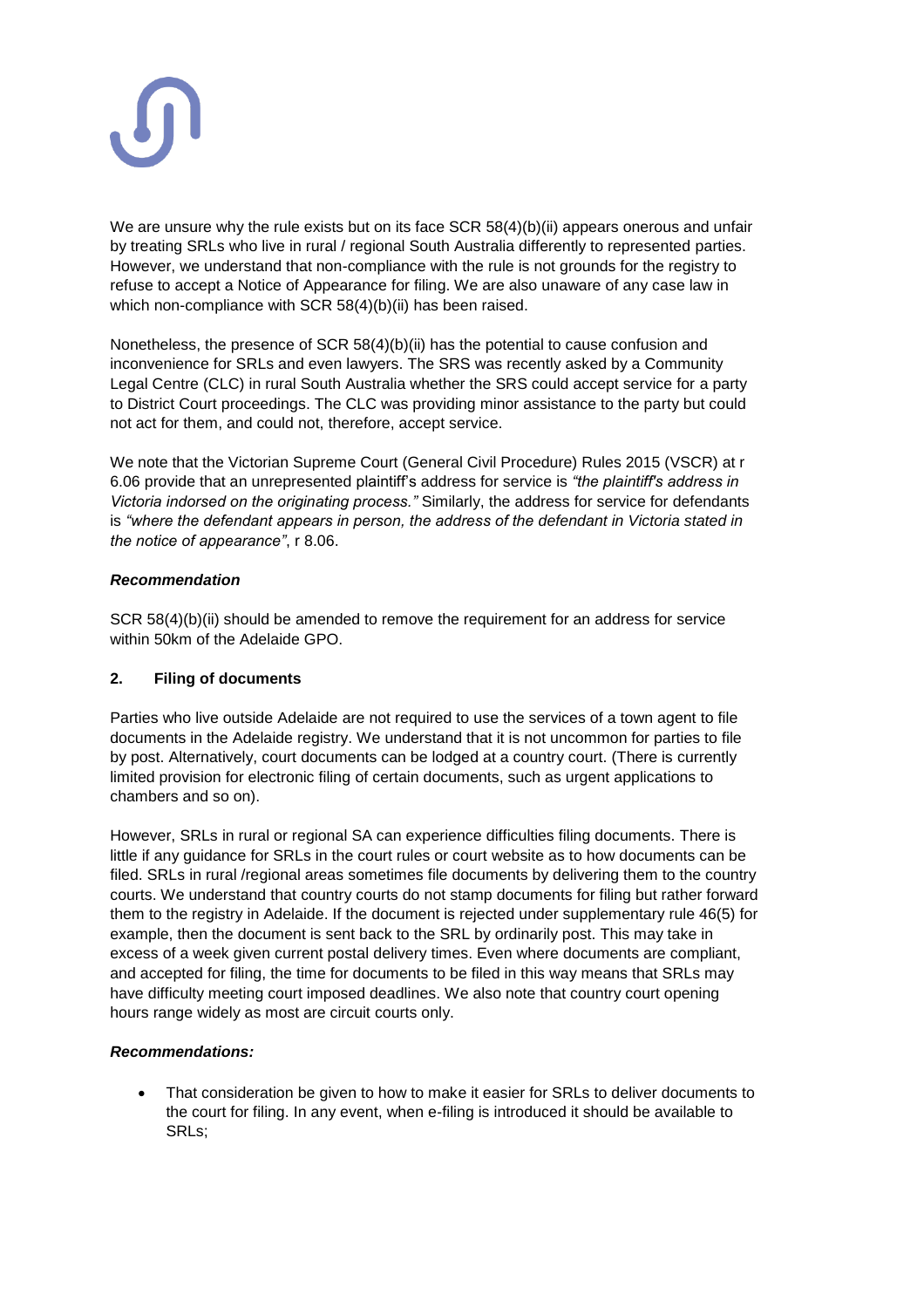

- That consideration should be given to amending the supplementary rules to give SRLs more guidance on how they can file court documents;
- Court website could be improved to give greater guidance to parties about when country courts are open.

## **3. Case Management**

Many SRLs experience great difficulty understanding and navigating Supreme and District Court procedures. In a system designed for professional advocates, SRLs can be denied the opportunity effectively to advocate their case. We submit that the court's general powers to manage litigation (chapter 6, SCR) could be used proactively to case manage matters involving SRLs. The Supreme Court of Queensland's 'Supervised Case List for cases involving self-represented litigants' (SRL Supervised Case List) is an example of such an approach. The SRL Supervised Case List applies to matters where one or more of the parties is a SRL. It was established by Supreme Court Practice Direction 10 of 2014. Key features of the SRL Supervised Case List include:

- all SRLs are provided with an information kit, including a copy of the practice direction, referral to a Community Legal Centre (CLC), a questionnaire and other information;
- it provides for 'Review Hearings' to facilitate the resolution of matters involving one or more SRLs.

The SRL Supervised Case List was introduced after consultation with the Queensland Public Interest Law Clearing House (QPILCH).<sup>1</sup> We understand from QPILCH that the Practice Direction is generally well received by SRLs as providing a 'road map' for their case. SRLs generally comment positively on the 'Review Hearings' and the opportunity that they provide for obtaining information concerning court procedure.

A copy of the SRL Supervised Case List can be found at: [http://www.courts.qld.gov.au/\\_\\_data/assets/pdf\\_file/0008/225638/sc-pd-10of2014.pdf](http://www.courts.qld.gov.au/__data/assets/pdf_file/0008/225638/sc-pd-10of2014.pdf)

## *Recommendation*

l

 Consideration should be given to adopting a supervised case list similar to the Supreme Court of Queensland's 'Supervised Case List for cases involving selfrepresented litigants'.

## **4. Facilitating limited appearances / unbundled legal services**

The SRS provides legal advice and help with discrete legal tasks rather than traditional full service representation. Clients of the SRS remain responsible for the conduct of their legal matter. There are three broad categories of 'unbundled' legal assistance:

- 1. general counselling and legal advice;
- 2. preparation or assistance with drafting of documents or pleadings;

<sup>1</sup> JusticeNet's SRS is modelled on the Self-representation Service operated by QPILCH since 2007.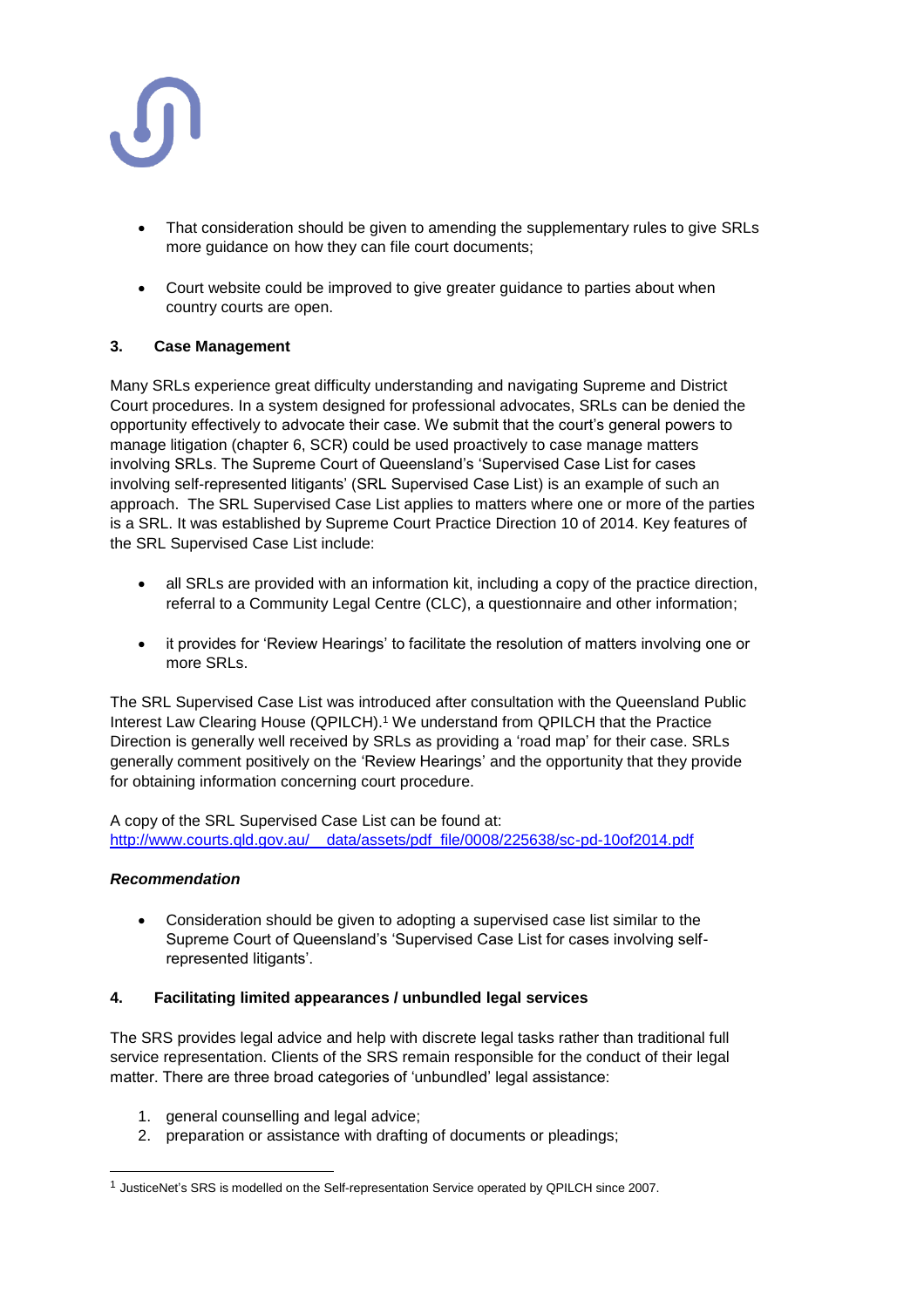

3. limited appearances before the court.

In the case of the SRS, assistance is currently limited to categories 1 and 2 (and we have no current plans to expand into providing category 3). However, JusticeNet SA also makes referrals to lawyers to represent clients on a pro bono basis. While the ideal is to connect a client with a lawyer who can represent the client to the completion of their matter under a traditional full service retainer, the reality is that we routinely seek to refer clients with assistance with part of their matter. The use of limited scope retainers generally appears to be growing.

The court rules do not presently allow a lawyer to appear for a party without formally going on the record. However, in practice lawyers do appear for discrete appearances at settlement conferences or interlocutory matters without filing a notice of appearance and the courts are generally flexible about this. However, given this is not provided for in the rules there is a risk that the court or the other party to the proceeding will object to this course. Accordingly, there is a legitimate perception or concern for pro bono lawyers that they may be required to go on the record, even if they only want to appear on an ad hoc basis, and they fear that they may not be able to be easily removed from the record.

Furthermore, if a lawyer assists a party by preparing and filing a document for them this results in them automatically being on the court record: see r 23(1) of the *Supreme Court Civil Rules 2006* (SA). The expectation is usually that they will remain on the record and will appear for that party when the matter is listed for a hearing or conference.

If a lawyer files a document or is required formally to go on the record for a discrete appearance and later wishes to withdraw there is a currently a process that needs to take place. That process requires either the party to file a notice informing the court they are no longer represented or for the pro bono solicitor to make an application to the court for an order that the court's records be altered so that the solicitor no longer appears as the solicitor acting for the party: see s 23(2) of the *Supreme Court Civil Rules 2006* (SA). Such an application can be time consuming and inconvenient and there is a risk that the court will not be willing to make those orders.

The UK Uniform Civil Procedure Rules specifically allow for counsel to appear for discrete hearings without formally going on the record. The following is taken from UK Law Society Practice Note on 'Unbundling civil legal services':

*According to [CPR 42.2 \(1\) \(b\)](http://www.justice.gov.uk/courts/procedure-rules/civil/rules/part42) it is not necessary to serve notice to the court where the solicitor is 'appointed only to act as an advocate for a hearing'. Similarly [Practice](http://www.justice.gov.uk/courts/procedure-rules/civil/rules/part42/pd_part42)  [Direction 42.1 \(1.3\)](http://www.justice.gov.uk/courts/procedure-rules/civil/rules/part42/pd_part42) states that a solicitor appointed in these circumstances 'will not be considered to be acting for that party within the meaning of Part 42'. Accordingly, discrete acts of advocacy can be undertaken without going on the record provided it is not combined with litigation conducted on your client's behalf. For the sake of clarity you should hand a letter to the judge stating that you have been instructed specifically as an advocate for that particular hearing and that you are not on the record as acting and do not intend to go on the record. Download [a specimen letter to the judge \(Word](http://www.lawsociety.org.uk/Support-services/Advice/Practice-notes/documents/Appendix-E-specimen-letter-to-judge/)  [17kb\).](http://www.lawsociety.org.uk/Support-services/Advice/Practice-notes/documents/Appendix-E-specimen-letter-to-judge/)*

A copy of the specimen letter is annexed to this submission.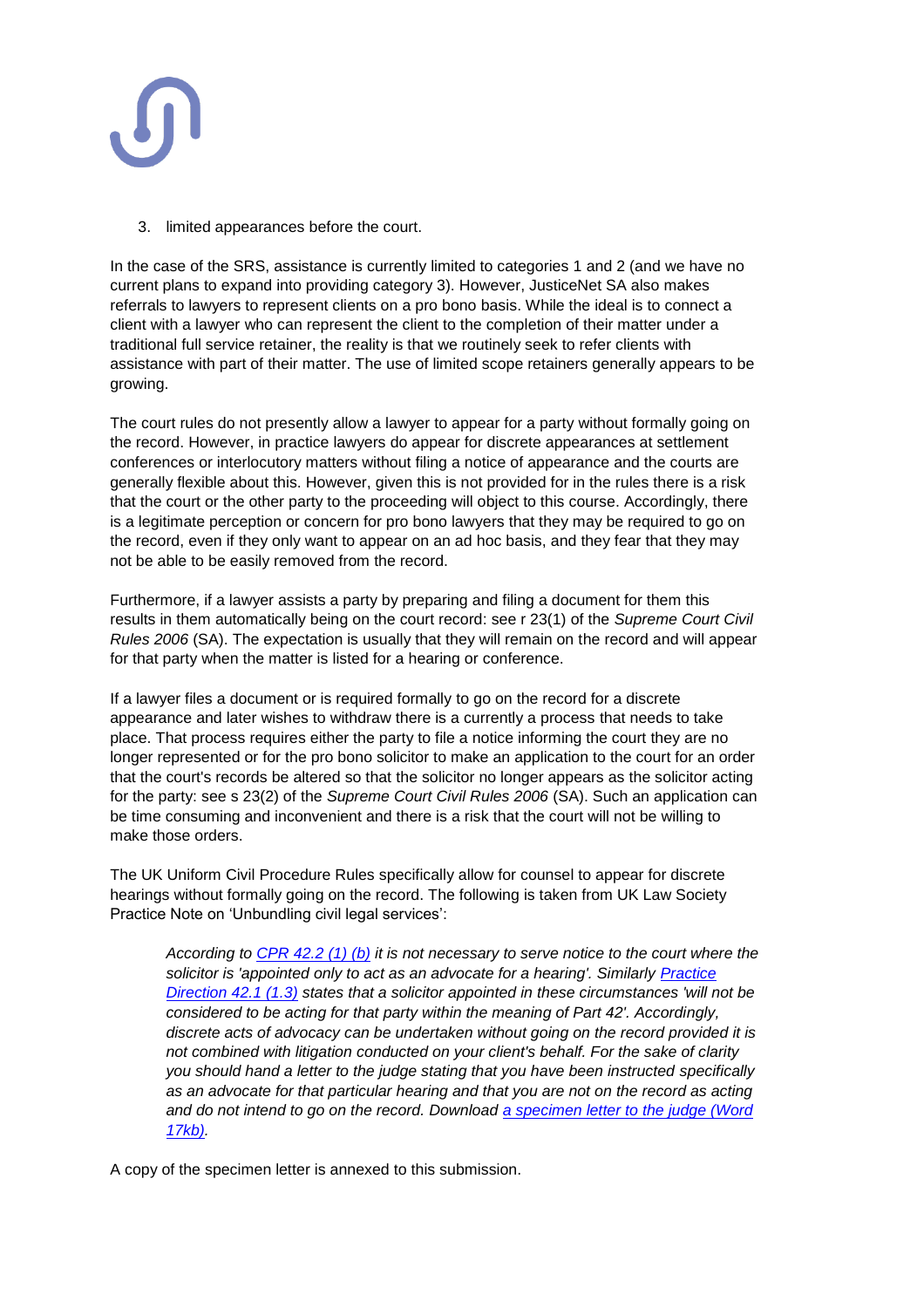

A similar approach could be considered in relation to both appearing as an advocate as well as for filing a discrete, one-off document. A specimen letter could also be included when filing a document, which explains that the solicitor has been instructed specifically to prepare and file the enclosed document and that they are not on the record as acting and do not intend to go on the record.

## *Recommendation:*

 Consideration should be given to amending the rules to cater for limited scope legal assistance, including limited appearances.

## **5. Other matters**

In our view the challenge of improving the civil justice system for the benefit of SRLs requires a system–wide approach to reform. Many of the issues are, therefore, beyond the ambit of JRAC. Nonetheless, we have briefly commented on some areas in which improvements could be made for the benefit of SRLs (and the courts) that may be of interest to members of JRAC.

## **a. Continued resourcing of legal task assistance services for SRLs (the Self-Representation Service)**

The SRS provides legal task assistance to SRLs in the Supreme and District Court. In the 6 months since the service expanded to the District Court, it has assisted approximately 78 SRLs with advice and legal tasks.

Based on our experience working closely with SRLs in the Supreme and District Court for over 2 years, the key assistance that SRLs require is practical step-by-step help with the specific task that is required at any particular time, including:

- General advice (including prospects, risks, discontinuance)
- Procedural advice (including service of documents, court procedure, compliance with court rules)
- Drafting or amending court documents (including pleadings, affidavits, consent orders, interlocutory applications, submissions)
- Drafting/responding to correspondence
- Advice about evidence and/or disclosure
- Advice or assistance regarding settlement
- Preparation for mediation
- Preparation for hearing/trial
- Advice about appeals (including drafting appeal notice)
- Advice/assistance with enforcement

The service uses pro bono lawyers in addition to staff lawyers to provide more assistance to clients. The service is currently funded by one-off donations and grants up until approximately September 2016.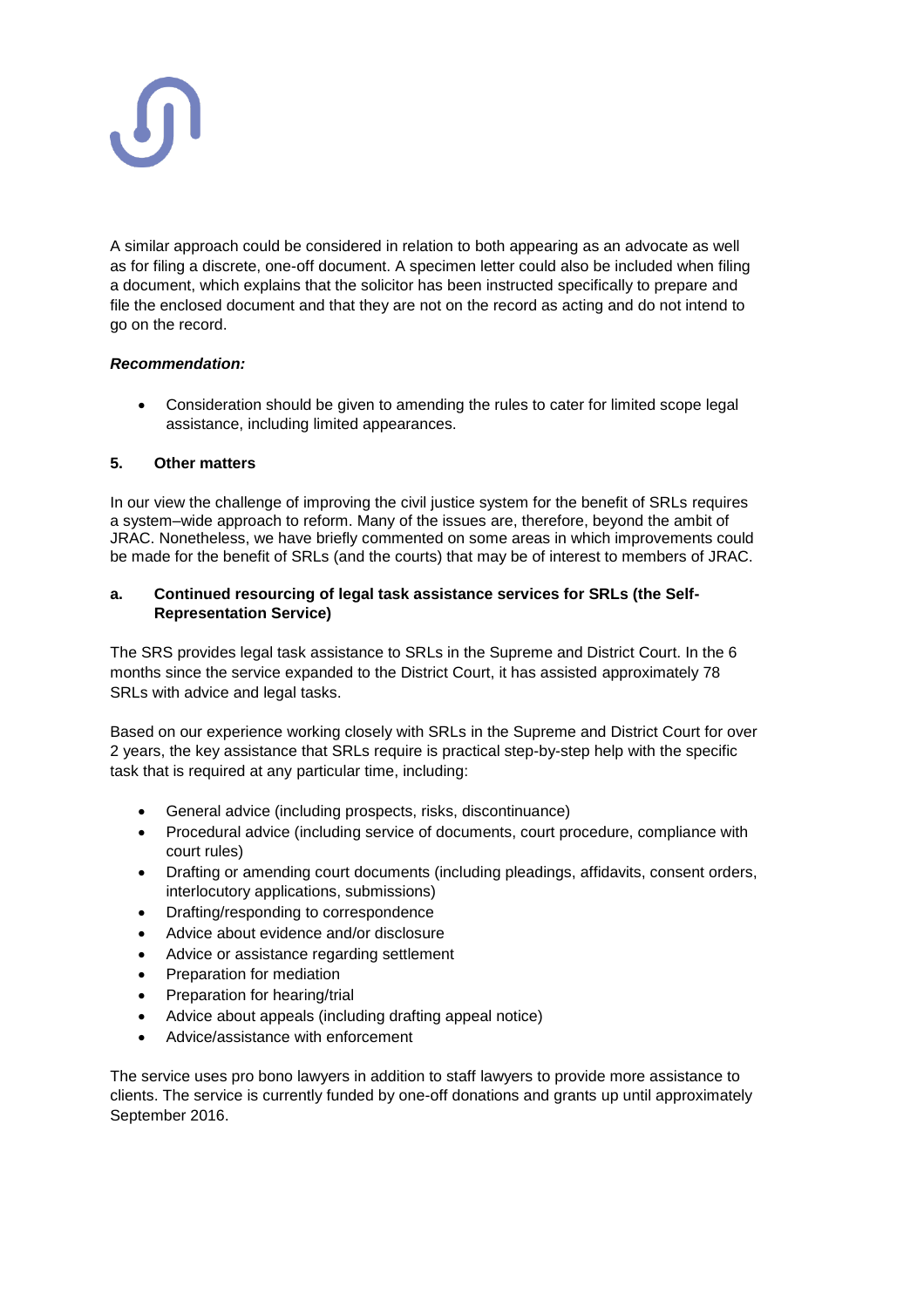## **b. Increased information for SRLs**

While information alone will not solve all the problems facing SRLs, it is an important that they have access to plain English information about the court processes and the law. In South Australia, there appears to be limited information for SRLS with cases in the District and Supreme Courts. Some other jurisdictions have substantial information resources available for SRLs. For example, the Victorian Supreme Court has a range of Self-Help Information Packs and other resources for SRLs:

<http://www.supremecourt.vic.gov.au/home/going+to+court/representing+yourself/>

The SRS is in the process of preparing certain factsheets for SRLs. The availability of fact sheets would be helpful generally to clients but are not likely in our view to decrease the overall assistance required at the SRS. Even when litigants have access to a computer and are reasonably computer literate they still need specific guidance at each step of the litigation process.

## **c. Judicial guidelines and education**

The Supreme Court of Queensland has a section on dealing with SRLs in their Equal Treatment Bench book: [http://www.courts.qld.gov.au/\\_\\_data/assets/pdf\\_file/0004/94054/s](http://www.courts.qld.gov.au/__data/assets/pdf_file/0004/94054/s-etbb.pdf)[etbb.pdf](http://www.courts.qld.gov.au/__data/assets/pdf_file/0004/94054/s-etbb.pdf)

We encourage the Supreme and District Court to introduce judicial guidelines for dealing with SRLs. Informal feedback from QPILCH highlighted that an important factor in the effectiveness of the SRL Supervised Case List was the experience and ability of the judicial officer responsible for Review Hearings to communicate effectively with SRLs.

# **d. Guidelines for lawyers**

In many jurisdictions the relevant Law Society has published practical resources for lawyers who face SRLs in civil courts and tribunals. It appears there are no such guidelines available for South Australia. The UK Law Society has published 'Litigants in person: new guidelines for lawyers' which discuss the relationship between the client's interest and the interests of the administration of justice, and the extent to which a lawyer can properly provide assistance to a litigant in person. The guidelines are supplemented by notes to explain a lawyer's duties to their client and their responsibilities to the court, which members are designed to be given to a client or to a litigant in person. Some examples from other jurisdictions are set out below:

## **NSW**

Solicitors: 'Guidelines for solicitors dealing with self-represented parties', The Law Society of New South Wales, April 2006: [https://www.lawsociety.com.au/cs/groups/public/documents/internetcostguidebook/00](https://www.lawsociety.com.au/cs/groups/public/documents/internetcostguidebook/008731.pdf)

[8731.pdf](https://www.lawsociety.com.au/cs/groups/public/documents/internetcostguidebook/008731.pdf)

Barristers: 'Guidelines for barristers dealing with self-represented litigants', New South Wales Bar Association,

2011: [http://www.nswbar.asn.au/docs/webdocs/self\\_reps\\_14112011.pdf](http://www.nswbar.asn.au/docs/webdocs/self_reps_14112011.pdf)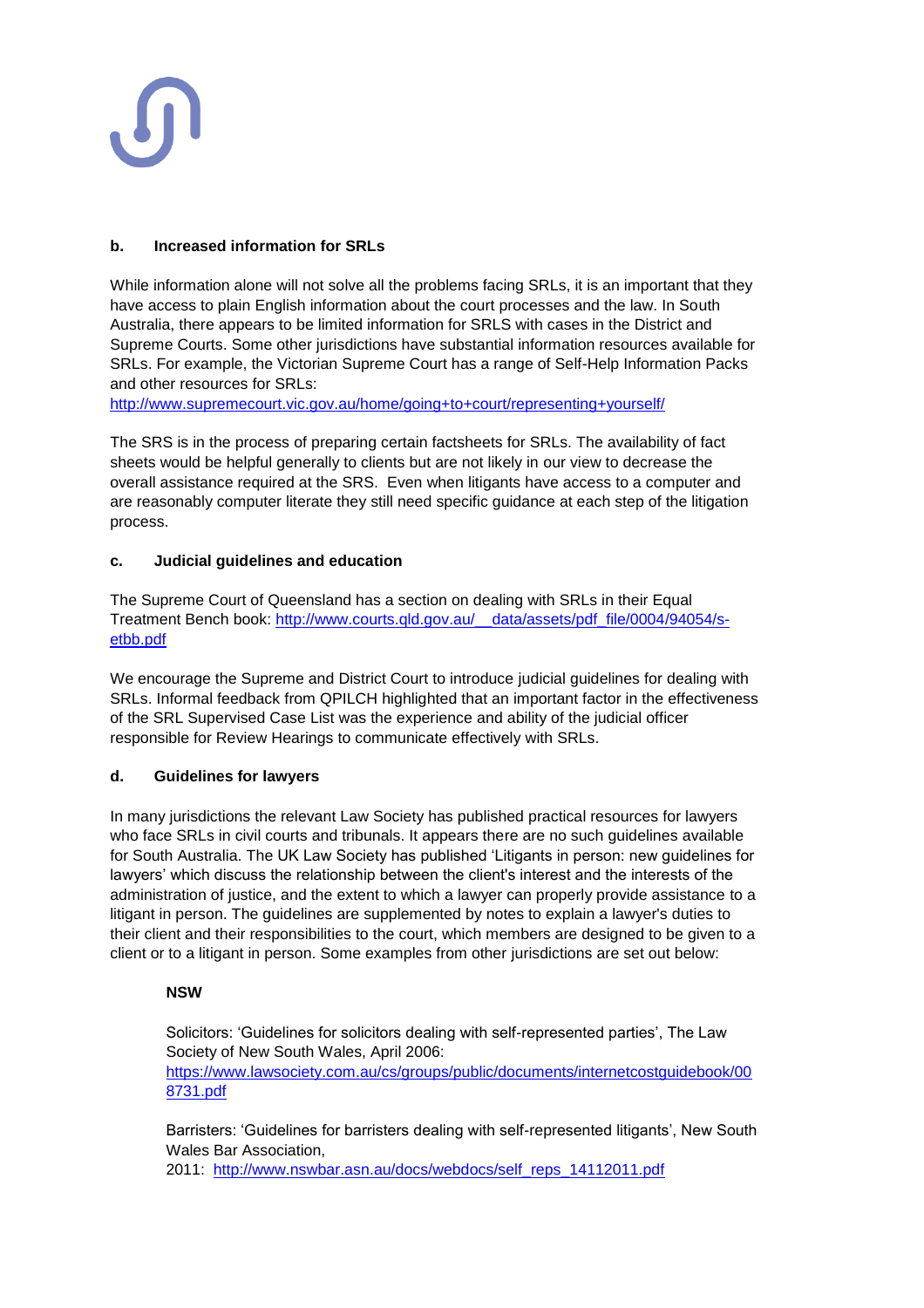# **Qld**

'Self-represented litigants: Guidelines for solicitors', The Queensland Law Society: [http://www.qls.com.au/files/ea0c020c-9a46-47e0-ad40-a08b00fc21c9/Self](http://www.qls.com.au/files/ea0c020c-9a46-47e0-ad40-a08b00fc21c9/Self-represented_litigants.pdf)[represented\\_litigants.pdf](http://www.qls.com.au/files/ea0c020c-9a46-47e0-ad40-a08b00fc21c9/Self-represented_litigants.pdf)

## **UK**

**'**Litigants in person: new guidelines for lawyers', The Law Society (UK): [http://www.lawsociety.org.uk/support-services/advice/articles/litigants-in-person-new](http://www.lawsociety.org.uk/support-services/advice/articles/litigants-in-person-new-guidelines-for-lawyers-june-2015/)[guidelines-for-lawyers-june-2015/](http://www.lawsociety.org.uk/support-services/advice/articles/litigants-in-person-new-guidelines-for-lawyers-june-2015/)

We encourage the relevant South Australian professional bodies to adopt their own guidelines for working with SRLs.

March 2016

Tim Graham **Executive Director**